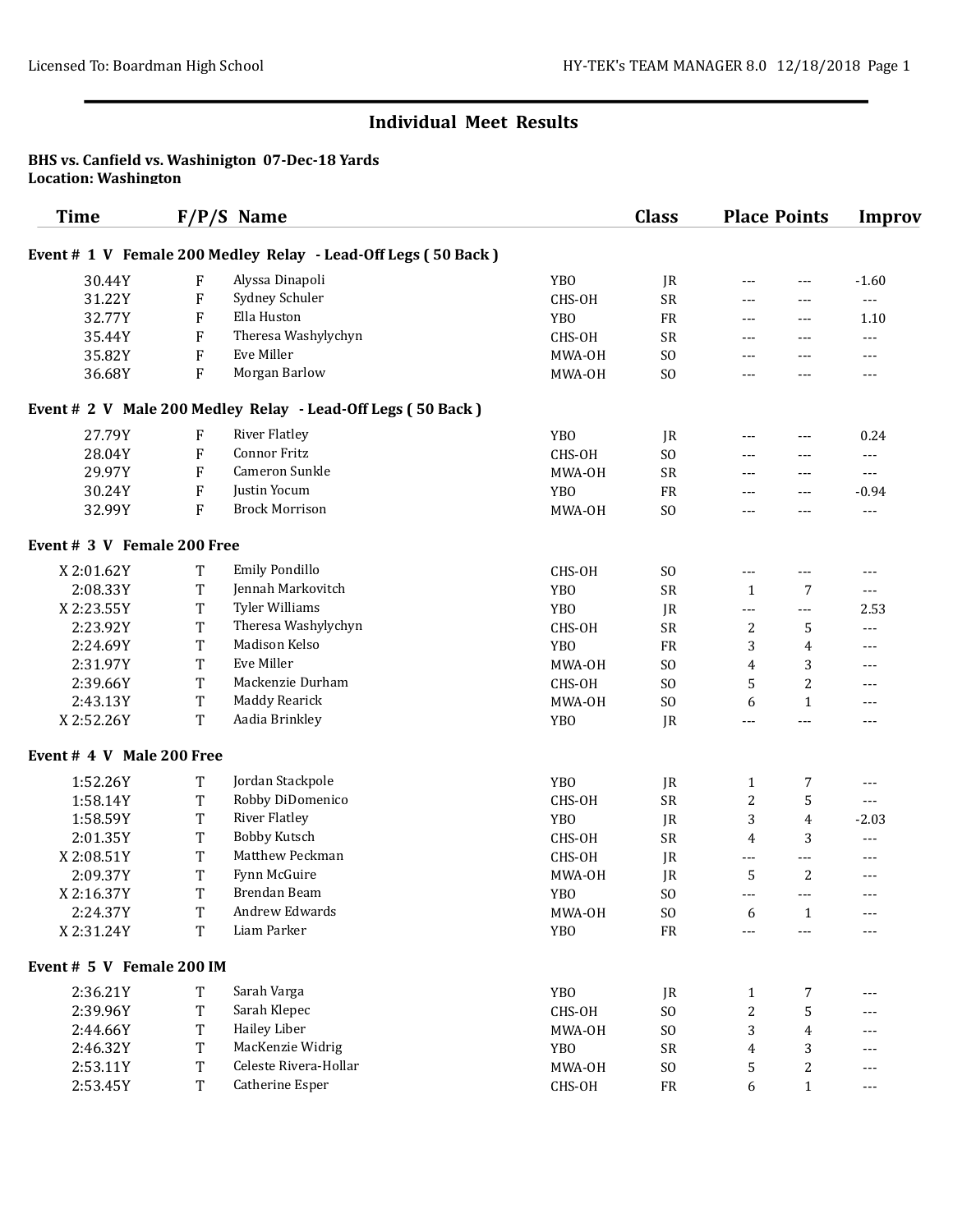| <b>Time</b>                |             | $F/P/S$ Name          |                 | <b>Class</b>    |                  | <b>Place Points</b> | <b>Improv</b>            |
|----------------------------|-------------|-----------------------|-----------------|-----------------|------------------|---------------------|--------------------------|
| Event # 6 V Male 200 IM    |             |                       |                 |                 |                  |                     |                          |
| 2:01.45Y                   | T           | Noah Basista          | <b>YBO</b>      | JR              | $\mathbf{1}$     | 7                   | ---                      |
| 2:05.45Y                   | T           | Matthew DunLany       | <b>YBO</b>      | JR              | $\boldsymbol{2}$ | 5                   | ---                      |
| 2:15.48Y                   | $\mathbf T$ | Luke Dietz            | CHS-OH          | FR              | 3                | 4                   | ---                      |
| X2:23.58Y                  | T           | Justin Yocum          | YB <sub>0</sub> | FR              | ---              | $---$               | ---                      |
| 2:26.40Y                   | $\mathbf T$ | Nicholas Colonna      | CHS-OH          | SO <sub>1</sub> | 4                | 3                   | ---                      |
| 2:55.30Y                   | $\mathbf T$ | <b>Brock Morrison</b> | MWA-OH          | S <sub>O</sub>  | 5                | $\overline{c}$      | ---                      |
| Event # 7 V Female 50 Free |             |                       |                 |                 |                  |                     |                          |
| 26.15Y                     | $\mathbf T$ | Mikel Flatley         | <b>YBO</b>      | SR              | $\mathbf{1}$     | 7                   | 0.41                     |
| 27.72Y                     | $\mathbf T$ | Miranda Peckman       | CHS-OH          | S <sub>O</sub>  | 2                | 5                   | ---                      |
| 29.33Y                     | T           | Casey Wert            | <b>YBO</b>      | S <sub>O</sub>  | 3                | $\overline{4}$      | 0.59                     |
| 29.40Y                     | T           | Molly Hodge           | MWA-OH          | FR              | 4                | 3                   | ---                      |
| 29.99Y                     | $\mathbf T$ | Isabella Kelty        | CHS-OH          | S <sub>O</sub>  | 5                | 2                   | ---                      |
| 31.34Y                     | T           | Abbey Allman          | MWA-OH          | FR              | 6                | $\mathbf{1}$        | ---                      |
| X 32.15Y                   | $\mathbf T$ | Aadia Brinkley        | <b>YBO</b>      | JR              | ---              | $- - -$             | $-5.11$                  |
| X 32.87Y                   | $\mathbf T$ | Brenna Broker         | CHS-OH          | SO <sub>1</sub> | ---              | $\cdots$            | ---                      |
| X 39.96Y                   | $\mathbf T$ | Isabella Bellino      | CHS-OH          | FR              | ---              | $---$               | ---                      |
| Event # 8 V Male 50 Free   |             |                       |                 |                 |                  |                     |                          |
| 22.83Y                     | T           | Jason Paris           | CHS-OH          | <b>SR</b>       | $\mathbf{1}$     | 7                   | $\overline{\phantom{a}}$ |
| 23.09Y                     | $\mathbf T$ | Will Linker           | YB <sub>0</sub> | JR              | 2                | 5                   | $-0.24$                  |
| 23.55Y                     | T           | <b>Braxton Miller</b> | MWA-OH          | SR              | 3                | 4                   | $\overline{\phantom{a}}$ |
| X 24.55Y                   | T           | Connor Fritz          | CHS-OH          | S <sub>O</sub>  | $---$            | $---$               | $---$                    |
| 24.56Y                     | T           | James Dietz           | CHS-OH          | <b>SR</b>       | 4                | 3                   | $\sim$ $\sim$ $\sim$     |
| 25.76Y                     | T           | Ben Henderson         | YB <sub>0</sub> | <b>SR</b>       | 5                | $\overline{2}$      | 0.95                     |
| 26.09Y                     | $\mathbf T$ | <b>Magnus Haines</b>  | MWA-OH          | S <sub>O</sub>  | 6                | $\mathbf{1}$        | $\sim$ $\sim$            |
| X 34.25Y                   | T           | Matthew Vasko         | <b>YBO</b>      |                 | $---$            | $---$               | $-0.56$                  |
| Event #11 V Female 100 Fly |             |                       |                 |                 |                  |                     |                          |
| 1:03.95Y                   | T           | Mikel Flatley         | <b>YBO</b>      | SR              | $\mathbf{1}$     | 7                   | 2.45                     |
| 1:09.57Y                   | T           | Jordan Helmick        | CHS-OH          | SO <sub>1</sub> | $\boldsymbol{2}$ | 5                   | ---                      |
| 1:12.80Y                   | T           | Abby Yocum            | YB <sub>0</sub> | JR              | 3                | 4                   | ---                      |
| 1:13.71Y                   | $\rm T$     | Elle Dawson           | CHS-OH          | JR              | 4                | 3                   | ---                      |
| 1:16.28Y                   | T           | <b>Hailey Liber</b>   | MWA-OH          | SO <sub>1</sub> | 5                | $\overline{2}$      | ---                      |
| X 1:18.64Y                 | T           | Ava Velasquez         | YB <sub>0</sub> | ${\rm S0}$      | ---              | $\overline{a}$      | ---                      |
| X 1:19.13Y                 | $\mathbf T$ | Julia Castellano      | YB <sub>0</sub> | ${\sf SR}$      | ---              | ---                 | 0.33                     |
| 1:29.55Y                   | T           | Celeste Rivera-Hollar | MWA-OH          | ${\rm S0}$      | 6                | $\mathbf{1}$        | ---                      |
| Event #12 V Male 100 Fly   |             |                       |                 |                 |                  |                     |                          |
| 54.95Y                     | T           | Matthew DunLany       | YB <sub>0</sub> | JR              | $\mathbf{1}$     | 7                   | 1.66                     |
| 1:01.05Y                   | $\mathbf T$ | <b>Bobby Kutsch</b>   | CHS-OH          | ${\sf SR}$      | $\boldsymbol{2}$ | 5                   | $--$                     |
| 1:05.37Y                   | $\mathbf T$ | James Dietz           | CHS-OH          | SR              | 3                | 4                   | ---                      |
| 1:07.21Y                   | $\mathbf T$ | Brendan Beam          | YB <sub>0</sub> | SO <sub>1</sub> | 4                | 3                   | 2.36                     |
| X 1:15.34Y                 | T           | Ty Schaab             | CHS-OH          | SO <sub>1</sub> | $---$            | $---$               | $\sim$ $\sim$            |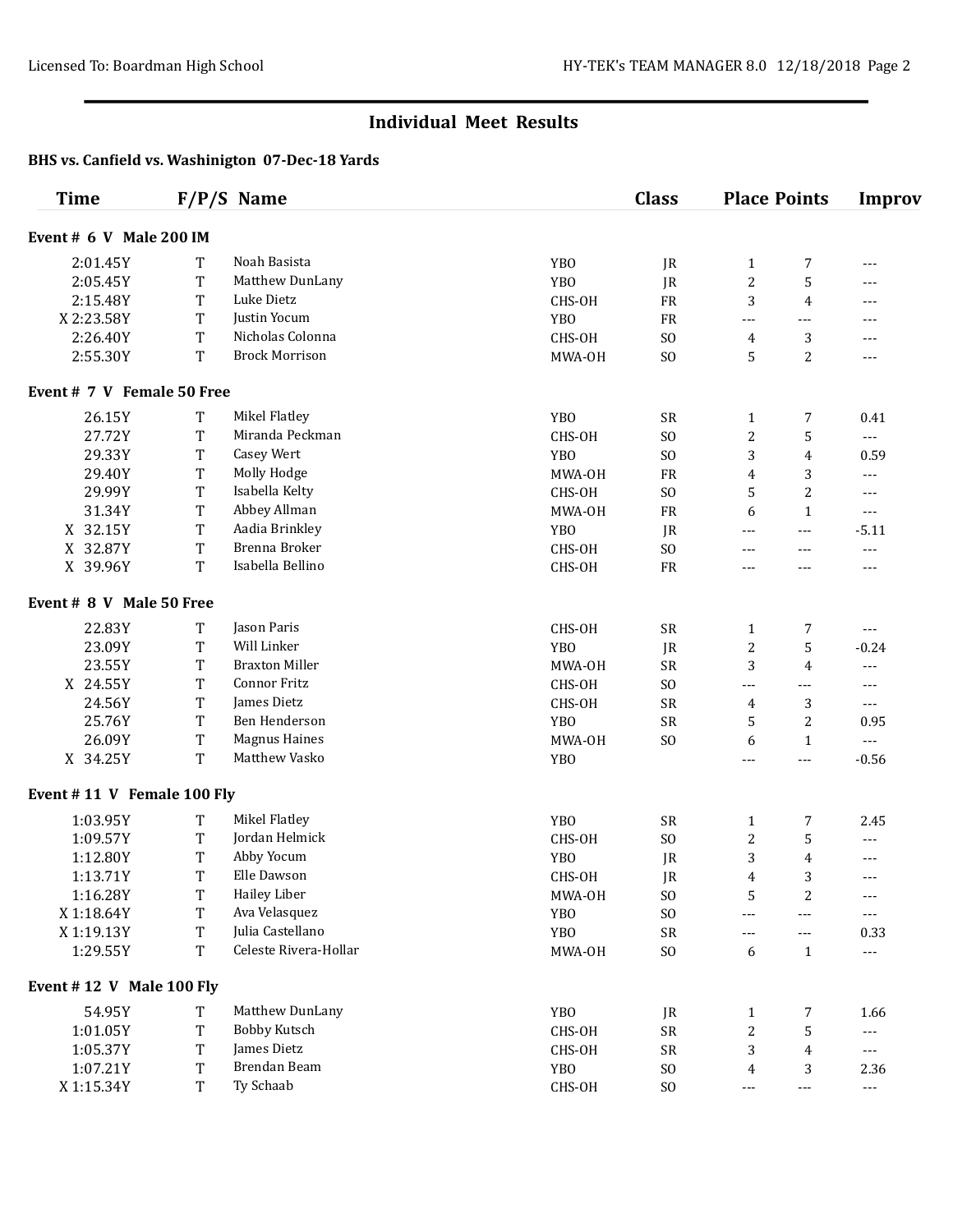| <b>Time</b>                 |                           | $F/P/S$ Name                                                |                 | <b>Class</b>   |                | <b>Place Points</b> | <b>Improv</b>  |  |  |
|-----------------------------|---------------------------|-------------------------------------------------------------|-----------------|----------------|----------------|---------------------|----------------|--|--|
| Event #13 V Female 100 Free |                           |                                                             |                 |                |                |                     |                |  |  |
| 59.34Y                      | T                         | Alison Kuras                                                | <b>YBO</b>      | <b>SR</b>      | $\mathbf{1}$   | 7                   | ---            |  |  |
| 59.70Y                      | T                         | Sydney Schuler                                              | CHS-OH          | SR             | 2              | 5                   | ---            |  |  |
| 1:03.55Y                    | T                         | Miranda Peckman                                             | CHS-OH          | S <sub>O</sub> | 3              | 4                   | $---$          |  |  |
| 1:06.49Y                    | T                         | Ella Huston                                                 | <b>YBO</b>      | FR             | $\overline{4}$ | 3                   | $---$          |  |  |
| X 1:06.52Y                  | T                         | Sarah Klepec                                                | CHS-OH          | S <sub>O</sub> | $\frac{1}{2}$  | $---$               | $---$          |  |  |
| X 1:07.78Y                  | T                         | Madison Kelso                                               | YB <sub>0</sub> | ${\rm FR}$     | $---$          | ---                 | 0.99           |  |  |
| 1:10.53Y                    | T                         | Abbey Allman                                                | MWA-OH          | ${\rm FR}$     | 5              | 2                   | ---            |  |  |
| X 1:11.70Y                  | T                         | <b>Tessa Searcy</b>                                         | CHS-OH          | ${\rm FR}$     | $---$          | $---$               | $--$           |  |  |
| X1:20.94Y                   | T                         | Corra Koellner                                              | <b>YBO</b>      | ${\rm FR}$     | $\frac{1}{2}$  | $\cdots$            | 1.23           |  |  |
| <b>NS</b>                   | T                         | Molly Hodge                                                 | MWA-OH          | ${\rm FR}$     | $- - -$        | ---                 | $---$          |  |  |
| Event #14 V Male 100 Free   |                           |                                                             |                 |                |                |                     |                |  |  |
| 50.56Y                      | T                         | Will Linker                                                 | <b>YBO</b>      | JR             | $\mathbf{1}$   | 7                   | 0.90           |  |  |
| 51.14Y                      | T                         | Jason Paris                                                 | CHS-OH          | <b>SR</b>      | $\overline{c}$ | 5                   | ---            |  |  |
| 53.96Y                      | T                         | <b>Braxton Miller</b>                                       | MWA-OH          | <b>SR</b>      | 3              | $\overline{4}$      | ---            |  |  |
| 55.42Y                      | T                         | Carter Cailor                                               | <b>YBO</b>      | FR             | 4              | 3                   | ---            |  |  |
| 1:02.44Y                    | T                         | Zachary Edwards                                             | MWA-OH          | S <sub>O</sub> | 5              | $\overline{c}$      | ---            |  |  |
| X 1:09.72Y                  | T                         | Jackson Behun                                               | <b>YBO</b>      | S <sub>O</sub> | $---$          | $- - -$             | $-1.31$        |  |  |
| X 1:28.67Y                  | T                         | <b>Mattis Striggow</b>                                      | <b>YBO</b>      | JR             | $---$          | $---$               | $\cdots$       |  |  |
| Event #15 V Female 500 Free |                           |                                                             |                 |                |                |                     |                |  |  |
| 5:45.28Y                    | T                         | Jennah Markovitch                                           | <b>YBO</b>      | <b>SR</b>      | 1              | 7                   | ---            |  |  |
| 6:14.29Y                    | T                         | Sarah Varga                                                 | <b>YBO</b>      | JR             | $\overline{c}$ | 5                   | ---            |  |  |
| 6:25.24Y                    | T                         | Emily Ryder                                                 | MWA-OH          | S <sub>O</sub> | 3              | 4                   | ---            |  |  |
| 7:04.85Y                    | T                         | Mackenzie Durham                                            | CHS-OH          | S <sub>O</sub> | 4              | 3                   | ---            |  |  |
| 7:30.20Y                    | T                         | <b>Maddy Rearick</b>                                        | MWA-OH          | S <sub>O</sub> | 5              | 2                   | ---            |  |  |
| 7:36.87Y                    | T                         | Madison Peckman                                             | CHS-OH          | S <sub>O</sub> | 6              | $\mathbf{1}$        | ---            |  |  |
| Event #16 V Male 500 Free   |                           |                                                             |                 |                |                |                     |                |  |  |
| 5:14.50Y                    | T                         | Jordan Stackpole                                            | <b>YBO</b>      | JR             | $\mathbf{1}$   | 7                   | ---            |  |  |
| 5:24.77Y                    | T                         | Robby DiDomenico                                            | CHS-OH          | SR             | 2              | 5                   | ---            |  |  |
| 5:38.51Y                    | $\mathbf T$               | Siman Mascola                                               | <b>YBO</b>      | S <sub>O</sub> | 3              | 4                   | ---            |  |  |
| 5:44.19Y                    | T                         | Joe Klepec                                                  | CHS-OH          | JR             | $\overline{4}$ | 3                   | ---            |  |  |
|                             |                           | Event #17 V Female 200 Free Relay - Lead-Off Legs (50 Free) |                 |                |                |                     |                |  |  |
| 28.07Y                      | $\boldsymbol{\mathrm{F}}$ | Abby Yocum                                                  | <b>YBO</b>      | JR             | ---            | $\cdots$            | $-0.46$        |  |  |
| 28.79Y                      | $\boldsymbol{\mathrm{F}}$ | Elle Dawson                                                 | CHS-OH          | JR             | $\frac{1}{2}$  | $---$               | $\overline{a}$ |  |  |
| 29.91Y                      | F                         | <b>Tyler Williams</b>                                       | YB <sub>0</sub> | JR             | $---$          | $- - -$             | ---            |  |  |
| 30.13Y                      | F                         | <b>Hailey Liber</b>                                         | MWA-OH          | S <sub>O</sub> | $- - -$        | ---                 | ---            |  |  |
| 32.98Y                      | $\boldsymbol{\mathrm{F}}$ | Mackenzie Durham                                            | CHS-OH          | S <sub>O</sub> | $- - -$        | ---                 | ---            |  |  |
| 37.56Y                      | F                         | Abbey Allman                                                | MWA-OH          | FR             | $\frac{1}{2}$  | $---$               | ---            |  |  |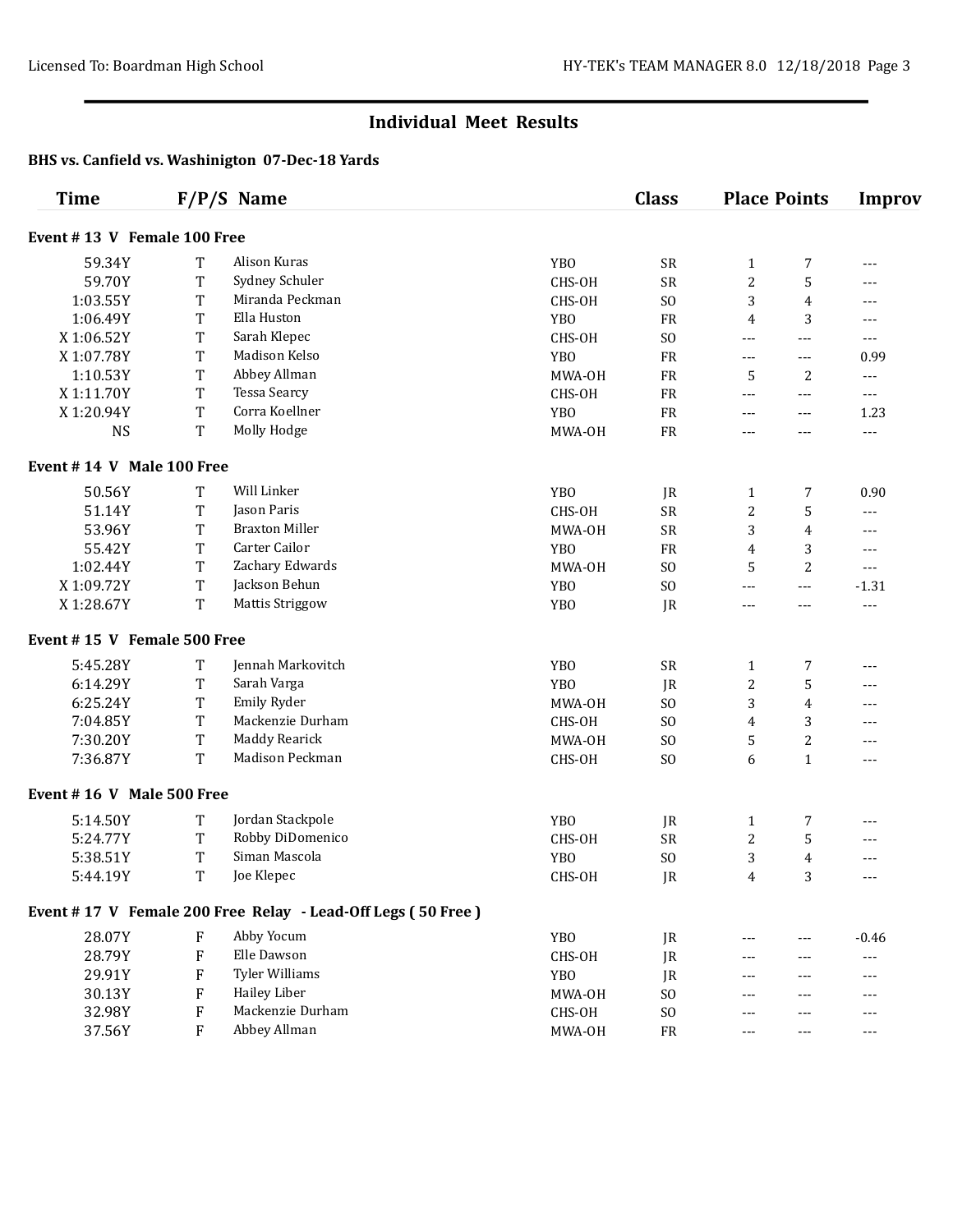| <b>Time</b>                                               |                           | $F/P/S$ Name         |                 | <b>Class</b>   | <b>Place Points</b> |                | <b>Improv</b>                                                                                                                                                                                                                                                                                                                                                                                |  |  |
|-----------------------------------------------------------|---------------------------|----------------------|-----------------|----------------|---------------------|----------------|----------------------------------------------------------------------------------------------------------------------------------------------------------------------------------------------------------------------------------------------------------------------------------------------------------------------------------------------------------------------------------------------|--|--|
| Event #18 V Male 200 Free Relay - Lead-Off Legs (50 Free) |                           |                      |                 |                |                     |                |                                                                                                                                                                                                                                                                                                                                                                                              |  |  |
| 22.74Y                                                    | F                         | Noah Basista         | <b>YBO</b>      | JR             | $---$               | ---            | 0.73                                                                                                                                                                                                                                                                                                                                                                                         |  |  |
| 23.68Y                                                    | $\boldsymbol{\mathrm{F}}$ | <b>Bobby Kutsch</b>  | CHS-OH          | SR             | ---                 | $---$          | ---                                                                                                                                                                                                                                                                                                                                                                                          |  |  |
| 25.52Y                                                    | $\boldsymbol{\mathrm{F}}$ | <b>Connor Fritz</b>  | CHS-OH          | S <sub>O</sub> | $\cdots$            | $---$          | $---$                                                                                                                                                                                                                                                                                                                                                                                        |  |  |
| 26.20Y                                                    | ${\bf F}$                 | Ben Henderson        | <b>YBO</b>      | SR             | $\cdots$            | ---            | 1.39                                                                                                                                                                                                                                                                                                                                                                                         |  |  |
| 26.62Y                                                    | ${\rm F}$                 | Andrew Edwards       | MWA-OH          | S <sub>O</sub> | ---                 | $---$          | ---                                                                                                                                                                                                                                                                                                                                                                                          |  |  |
| 27.22Y                                                    | ${\bf F}$                 | Cameron Sunkle       | MWA-OH          | SR             | $---$               | ---            | $---$                                                                                                                                                                                                                                                                                                                                                                                        |  |  |
| Event #19 V Female 100 Back                               |                           |                      |                 |                |                     |                |                                                                                                                                                                                                                                                                                                                                                                                              |  |  |
| 1:05.58Y                                                  | T                         | Alyssa Dinapoli      | <b>YBO</b>      | JR             | $\mathbf{1}$        | 7              | $-0.64$                                                                                                                                                                                                                                                                                                                                                                                      |  |  |
| 1:07.81Y                                                  | T                         | Sydney Schuler       | CHS-OH          | SR             | 2                   | 5              | ---                                                                                                                                                                                                                                                                                                                                                                                          |  |  |
| 1:08.27Y                                                  | T                         | Elle Dawson          | CHS-OH          | JR             | 3                   | $\overline{4}$ | $---$                                                                                                                                                                                                                                                                                                                                                                                        |  |  |
| 1:11.80Y                                                  | T                         | Ella Huston          | <b>YBO</b>      | <b>FR</b>      | 4                   | 3              | 1.57                                                                                                                                                                                                                                                                                                                                                                                         |  |  |
| 1:19.51Y                                                  | T                         | Morgan Barlow        | MWA-OH          | S <sub>O</sub> | 5                   | $\overline{2}$ | $--$                                                                                                                                                                                                                                                                                                                                                                                         |  |  |
| 1:19.71Y                                                  | T                         | Eve Miller           | MWA-OH          | S <sub>O</sub> | 6                   | $\mathbf{1}$   | ---                                                                                                                                                                                                                                                                                                                                                                                          |  |  |
| X 1:19.86Y                                                | T                         | Tyler Williams       | <b>YBO</b>      | JR             | $---$               | ---            | ---                                                                                                                                                                                                                                                                                                                                                                                          |  |  |
| X 1:20.18Y                                                | T                         | <b>Tessa Searcy</b>  | CHS-OH          | <b>FR</b>      | $\cdots$            | ---            | ---                                                                                                                                                                                                                                                                                                                                                                                          |  |  |
| X 1:37.48Y                                                | T                         | Corra Koellner       | <b>YBO</b>      | <b>FR</b>      | $\cdots$            | $---$          | ---                                                                                                                                                                                                                                                                                                                                                                                          |  |  |
| X 1:39.95Y                                                | T                         | Catherine Esper      | CHS-OH          | <b>FR</b>      | $\cdots$            | $---$          | ---                                                                                                                                                                                                                                                                                                                                                                                          |  |  |
| Event #20 V Male 100 Back                                 |                           |                      |                 |                |                     |                |                                                                                                                                                                                                                                                                                                                                                                                              |  |  |
| 58.08Y                                                    | T                         | <b>River Flatley</b> | <b>YBO</b>      | JR             | $\mathbf{1}$        | 7              | $-0.90$                                                                                                                                                                                                                                                                                                                                                                                      |  |  |
| 1:01.54Y                                                  | T                         | <b>Connor Fritz</b>  | CHS-OH          | S <sub>O</sub> | 2                   | 5              | ---                                                                                                                                                                                                                                                                                                                                                                                          |  |  |
| 1:05.86Y                                                  | T                         | Carter Cailor        | <b>YBO</b>      | FR             | 3                   | $\overline{4}$ | 1.92                                                                                                                                                                                                                                                                                                                                                                                         |  |  |
| 1:06.87Y                                                  | T                         | Cameron Sunkle       | MWA-OH          | <b>SR</b>      | 4                   | 3              | ---                                                                                                                                                                                                                                                                                                                                                                                          |  |  |
| 1:09.01Y                                                  | T                         | Matthew Peckman      | CHS-OH          | JR             | 5                   | $\overline{2}$ | ---                                                                                                                                                                                                                                                                                                                                                                                          |  |  |
| X 1:09.07Y                                                | T                         | Nicholas Colonna     | CHS-OH          | S <sub>O</sub> | ---                 | ---            | ---                                                                                                                                                                                                                                                                                                                                                                                          |  |  |
| X 1:25.64Y                                                | T                         | Matthew Vasko        | <b>YBO</b>      |                | ---                 | ---            | ---                                                                                                                                                                                                                                                                                                                                                                                          |  |  |
| X1:26.16Y                                                 | T                         | Liam Parker          | YB <sub>0</sub> | FR             | $\cdots$            | ---            | 13.38                                                                                                                                                                                                                                                                                                                                                                                        |  |  |
| 1:31.13Y                                                  | T                         | Damian Cash          | MWA-OH          | ${\sf SR}$     | 6                   | $\mathbf{1}$   | ---                                                                                                                                                                                                                                                                                                                                                                                          |  |  |
| Event #21 V Female 100 Breast                             |                           |                      |                 |                |                     |                |                                                                                                                                                                                                                                                                                                                                                                                              |  |  |
| 1:16.92Y                                                  | T                         | Abby Yocum           | <b>YBO</b>      | JR             | $\mathbf{1}$        | 7              | $-1.67$                                                                                                                                                                                                                                                                                                                                                                                      |  |  |
| 1:19.25Y                                                  | $\rm T$                   | Alison Kuras         | <b>YBO</b>      | <b>SR</b>      | $\overline{c}$      | 5              | $\cdots$                                                                                                                                                                                                                                                                                                                                                                                     |  |  |
| X 1:26.40Y                                                | T                         | MacKenzie Widrig     | YB <sub>0</sub> | ${\sf SR}$     | $---$               | ---            | 1.79                                                                                                                                                                                                                                                                                                                                                                                         |  |  |
| 1:27.60Y                                                  | T                         | Emily Ryder          | MWA-OH          | SO             | 3                   | 4              | $--$                                                                                                                                                                                                                                                                                                                                                                                         |  |  |
| 1:28.81Y                                                  | T                         | Kristin Shelley      | CHS-OH          | ${\sf SR}$     | 4                   | 3              | ---                                                                                                                                                                                                                                                                                                                                                                                          |  |  |
| X 1:29.43Y                                                | T                         | Brenna Broker        | CHS-OH          | SO             | $\cdots$            | ---            | ---                                                                                                                                                                                                                                                                                                                                                                                          |  |  |
| X 1:30.08Y                                                | T                         | Julia Castellano     | YB <sub>0</sub> | ${\sf SR}$     | $---$               | ---            | ---                                                                                                                                                                                                                                                                                                                                                                                          |  |  |
| 1:33.20Y                                                  | $\mathbf T$               | Michaela Paul        | MWA-OH          | JR             | 5                   | 2              | ---                                                                                                                                                                                                                                                                                                                                                                                          |  |  |
| 1:34.76Y                                                  | T                         | Sabreen Ahmad        | CHS-OH          | SO             | 6                   | $\mathbf{1}$   | $\frac{1}{2} \frac{1}{2} \frac{1}{2} \frac{1}{2} \frac{1}{2} \frac{1}{2} \frac{1}{2} \frac{1}{2} \frac{1}{2} \frac{1}{2} \frac{1}{2} \frac{1}{2} \frac{1}{2} \frac{1}{2} \frac{1}{2} \frac{1}{2} \frac{1}{2} \frac{1}{2} \frac{1}{2} \frac{1}{2} \frac{1}{2} \frac{1}{2} \frac{1}{2} \frac{1}{2} \frac{1}{2} \frac{1}{2} \frac{1}{2} \frac{1}{2} \frac{1}{2} \frac{1}{2} \frac{1}{2} \frac{$ |  |  |